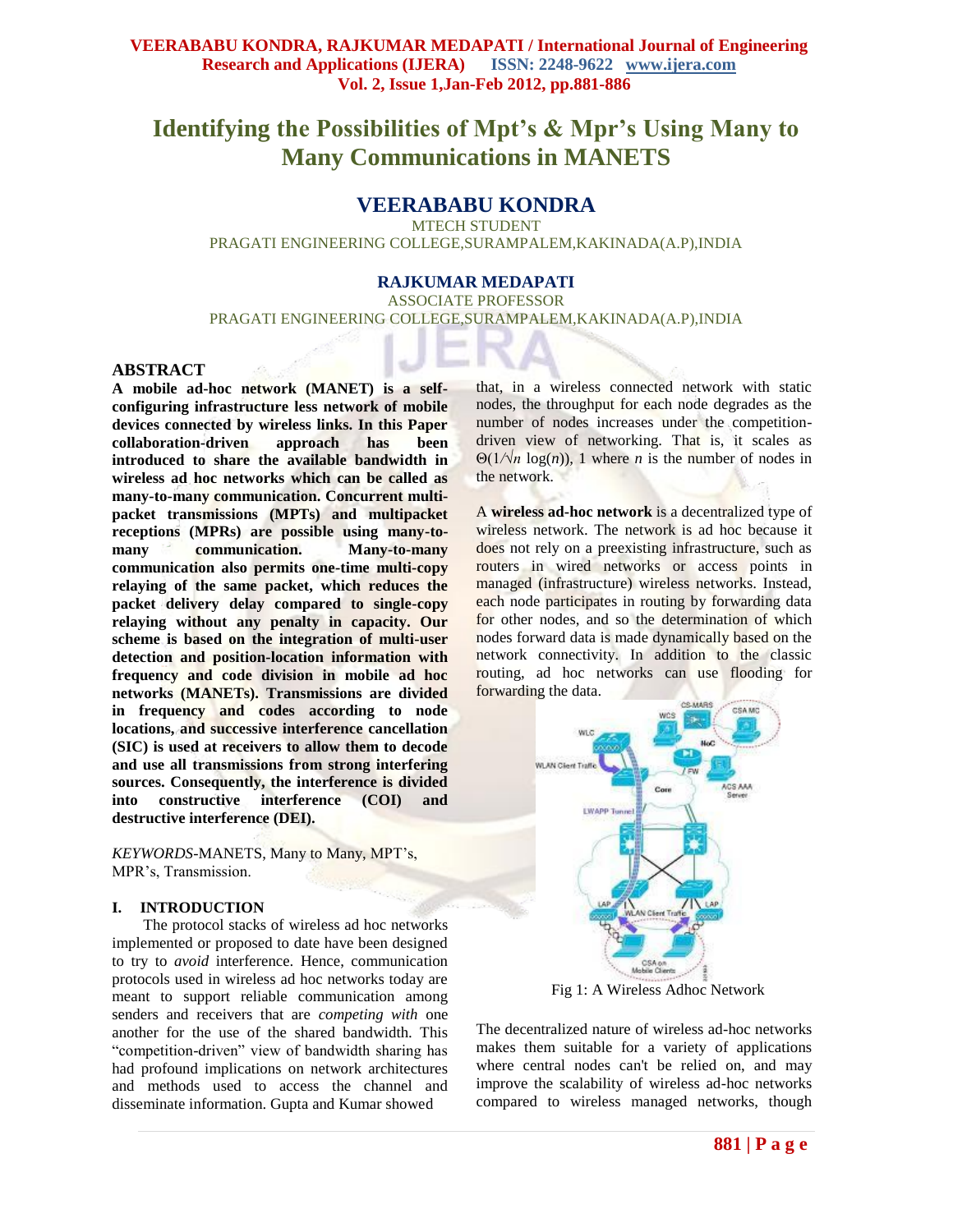theoretical and practical limits to the overall capacity of such networks have been identified. Minimal configuration and quick deployment make ad hoc networks suitable for emergency situations like natural disasters or military conflicts. The presences of a dynamic and adaptive routing protocol enable ad-hoc networks to be formed quickly. Wireless ad hoc networks can be further classified by their application:

- [mobile ad-hoc networks](http://en.wikipedia.org/wiki/Mobile_ad-hoc_networks) (MANET)
- [wireless mesh networks](http://en.wikipedia.org/wiki/Wireless_mesh_networks) (WMN)
- [wireless sensor networks](http://en.wikipedia.org/wiki/Wireless_sensor_networks) (WSN)

## **II. PREVIOUS WORK**

The term *cell* denotes the set of nodes located inside a defined area of the network. The *receiver range* of a node is defined as the radius, measured from the node, which contains all other nodes of the same cell. The *cluster* associated with a given node is the set of cells reached by the receiver range of this node.



Fig 2. Cells numbering in the unit square network

As in Fig 2, we consider that the communication occurs only among those nodes that are close enough (i.e., in same cell), so that interference caused by farther nodes is low, allowing reliable communication. In other words, the receiver chooses the closest nodes because they present the best channel, in a respective order, due to the assumption of the simple path propagation model, i.e., the receiver takes advantage of multiuser diversity . Our model resembles the one introduced by Grossglauser and Tse , who consider a packet to be delivered from source to destination via onetime relaying. The position of node *i* at time *t* is indicated by *Xi*(*t*). Nodes move according to the *uniform mobility model*, in which the steady-state distribution of the mobile nodes ais uniform.

#### **III. SYSTEM OVERVIEW**

In this Paper we mainly concentrate on the following four modules:

- 1. Bandwidth Allocation and Data Packet Forwarding
- 2. Channel Access
- 3. Interference in a Data Channel
- 4. Hybrid FDMA/CDMA Data Transceiver

#### **1. BANDWIDTH ALLOCATION AND DATA PACKET FORWARDING**

In our specific implementation of many-to-many communication, we use two types of channels. Control channels are used by nodes to obtain such information as the identities of strong interference sources, the data packets expected by destinations, and the state of data channels (by virtue of training sequences). Nodes employ conventional digital transceivers for the control channels. Data channels are used to transmit data taking advantage of SIC at the receivers. Thus, there are two separate transmitter (receiver) circuits in each node. One circuit is intended to transmit (receive) control packets, and the other is used to transmit (receive) data packets. Both circuits operate in different time and frequency with



## **2. CHANNEL ACCESS**

Access to the channel is controlled by the signaling that takes place over the control channels. Such signaling occurs simultaneously in all cells, without suffering high interference from each other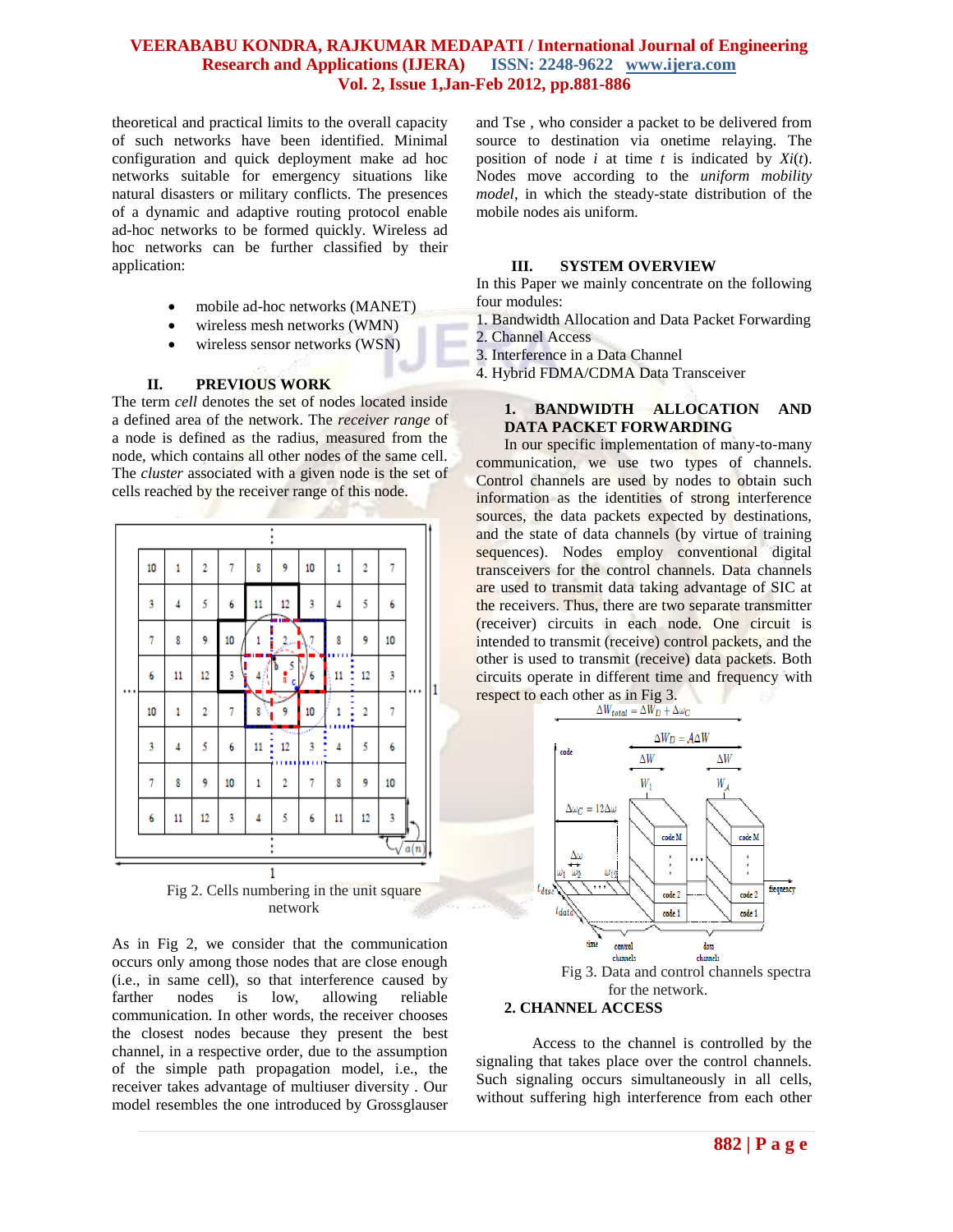because of the different frequency assignment and consequent safe guard-zone separation.

The signaling among the nodes in the same cell must be one-to-many and cannot assume knowledge of who the nodes in a cell are, because nodes are mobile. Each node needs to inform the other nodes in its present cell about its own presence in the cell, plus other control information access to the channel is divided in time into a discovery phase and a data-transmission phase. The period of "neighbor discovery" tdisc and the period for transmission of data tdata are constant and independent of the number of nodes in the network (n). Together, they compose a "communication session."

## **3. INTERFERENCE IN A DATA CHANNEL**

The interference in the data channel at a node j, regarding node i transmitting to node j through Wj, is defined as the signals coming from all transmitting nodes in the network, via Wj , except node i. It can be decomposed in the following two types.

(a) Destructive Interference (DEI) :for the node j comes from nodes, transmitting in Wj , outside the receiver range of j. DEI constitutes the part of the interference that will not be decoded.

(b) Constructive Interference (COI) :comes from nodes, transmitting in Wj , within the receiver range of j. By construction (see Section III-A), the nodes within the receiver range of j, transmitting in Wj , use different codes. COI constitutes the decodable part of the interference.The SNIR can be written as follows



## **4. HYBRID FDMA/CDMA DATA TRANSCEIVER**

The basic decoding scheme of the CDMA-SIC data receiver scheme in which the decoding is performed successively from the strongest signal to the weakest. The use of training sequences obtained through the control channels allow to obtain a local estimation of the wireless channel. Thus, with the simple path propagation model assumed, the strongest signal decoded first comes from the closest neighbor to node j (not necessarily in the same cell of j but in the cluster it perceives), while the weakest signal of interest (decoded last) is the farthest node to node *i* in the cell node *i* is located as in Fig 4.



**Fig 4**: Hybrid FDMA/CDMA data transceiver scheme for node *j*. (a) FDMA/CDMA transmitter. (b) CDMA successive interference cancellation receiver.

#### **IV. DESIGN & IMPLEMENTATION OF SYSTEM**

Design is a meaningful engineering representation of something that is to be built. Software design is a process through which the requirements are translated into a representation of the software. Design is the place where quality is fostered in software engineering. Design is the perfect way to accurately translate a customer's requirement in to a finished software product. Design creates a representation or model, provides detail about software data structure, architecture, interfaces and components that are necessary to implement a system.

#### **Class Diagram:**

UML Class diagram shows the static structure of the model. The class diagram is a collection of static modeling elements, such as classes and their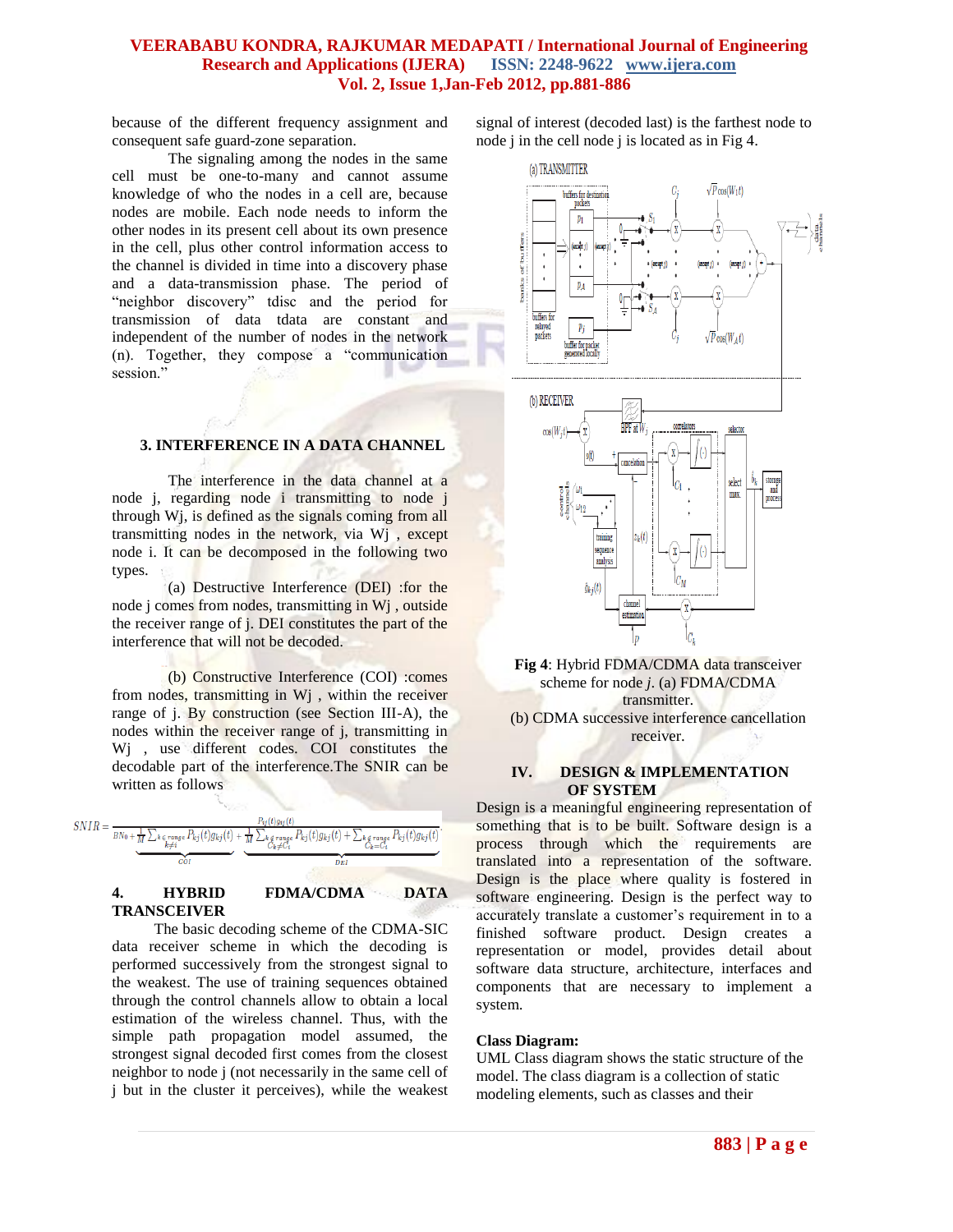relationships, connected as a graph to each other and to their contents

the actors and users and generalization among use cases. The use case model defines the outside (actors) and inside (use case) of the system's behavior.



follows:

try {

A use case diagram is a graph of actors, a set of use cases enclosed by a system boundary, communication (participation) associations between



private void sendPackets(int port, String data) {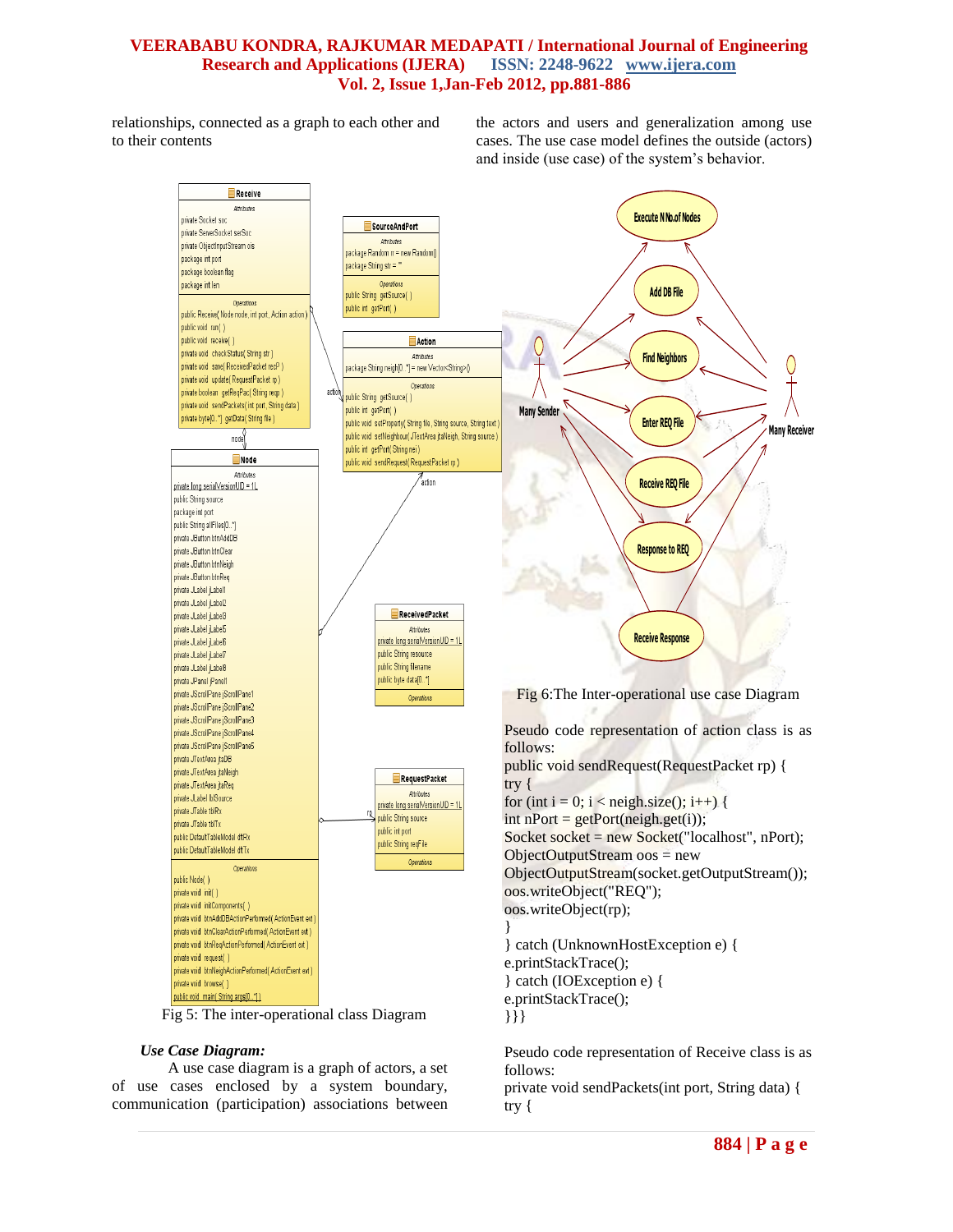| Thread.sleep(2000);                                                                                                                                                                                                                                                                                                                  | <b>EMTM631</b>                               |                                                                                                        | ∥x                                               |
|--------------------------------------------------------------------------------------------------------------------------------------------------------------------------------------------------------------------------------------------------------------------------------------------------------------------------------------|----------------------------------------------|--------------------------------------------------------------------------------------------------------|--------------------------------------------------|
| $ReceivedPacket$ rec $P = new$ ReceivedPacket();                                                                                                                                                                                                                                                                                     |                                              | <b>Many-to-Many Communication for MANETs</b>                                                           |                                                  |
| $recP$ . resource = node. source;<br>$recP$ .filename = data;                                                                                                                                                                                                                                                                        | MTM631<br>Source                             |                                                                                                        |                                                  |
| $recP.data = getData(data);$                                                                                                                                                                                                                                                                                                         | Neighbor Nodes                               | Enter the Requesting File(s)                                                                           | My Database Files                                |
| Socket socket = new Socket("localhost", port);<br>ObjectOutputStream $cos = new$<br>ObjectOutputStream(socket.getOutputStream());<br>oos.writeObject("Data");<br>oos.writeObject(recP);<br>} catch (Exception e) {                                                                                                                   | NTM752<br>NTM506                             |                                                                                                        | Action.java<br>adi.txt<br>bush.txt<br>domain.txt |
| e.printStackTrace();                                                                                                                                                                                                                                                                                                                 | Find Neighbors                               | Clear<br>Request                                                                                       | Add DB Files                                     |
| }                                                                                                                                                                                                                                                                                                                                    | MPTs & MPRs                                  |                                                                                                        |                                                  |
| V.<br><b>RESULTS</b>                                                                                                                                                                                                                                                                                                                 | Multiple Packet Transmission                 | Multiple Packets Receiptions                                                                           |                                                  |
| $\Box$                                                                                                                                                                                                                                                                                                                               | REQ Node<br>REQ File                         | TX Status<br>Resource Node                                                                             | RX Status<br>File Location                       |
| MTM631<br>Source<br>Enter the Requesting File(s)<br>My Database Files<br>Neighbor Nodes<br>MTM752<br>MTM506<br>Add DB Files<br>Find Neighbors<br>Request<br>Clear<br>MPTs & MPRs<br>Multiple Packet Transmission<br>Multiple Packets Receiptions<br>REQ File<br>TX Status<br>File Location<br>REQ Node<br>Resource Node<br>RX Status | <b>EMTM631</b><br>MTM631<br><b>Source</b>    | Fig 8: Adding database files to the neighbour<br>nodes<br><b>Many-to-Many Communication for MANETs</b> | $\Box$                                           |
|                                                                                                                                                                                                                                                                                                                                      | Neighbor Nodes                               | Enter the Requesting File(s)                                                                           | My Database Files                                |
| Fig 7: to find the neighbour nodes                                                                                                                                                                                                                                                                                                   | MTN752<br>MTN506                             | kann.txt<br>Node, java<br>Test.java                                                                    | Action.java<br>adi.txt<br>bush.txt<br>domain.txt |
|                                                                                                                                                                                                                                                                                                                                      | Find Neighbors                               | Clear<br>Request                                                                                       | Add DB Files                                     |
|                                                                                                                                                                                                                                                                                                                                      |                                              |                                                                                                        |                                                  |
|                                                                                                                                                                                                                                                                                                                                      | MPTs & MPRs:<br>Multiple Packet Transmission | Multiple Packets Receiptions                                                                           |                                                  |
| Contractor of the Contractor of the Contractor                                                                                                                                                                                                                                                                                       | REQ File<br>REQ Node                         | TX Status<br>Resource Node                                                                             | RX Status<br>File Location                       |

Fig 9: Entering the request file